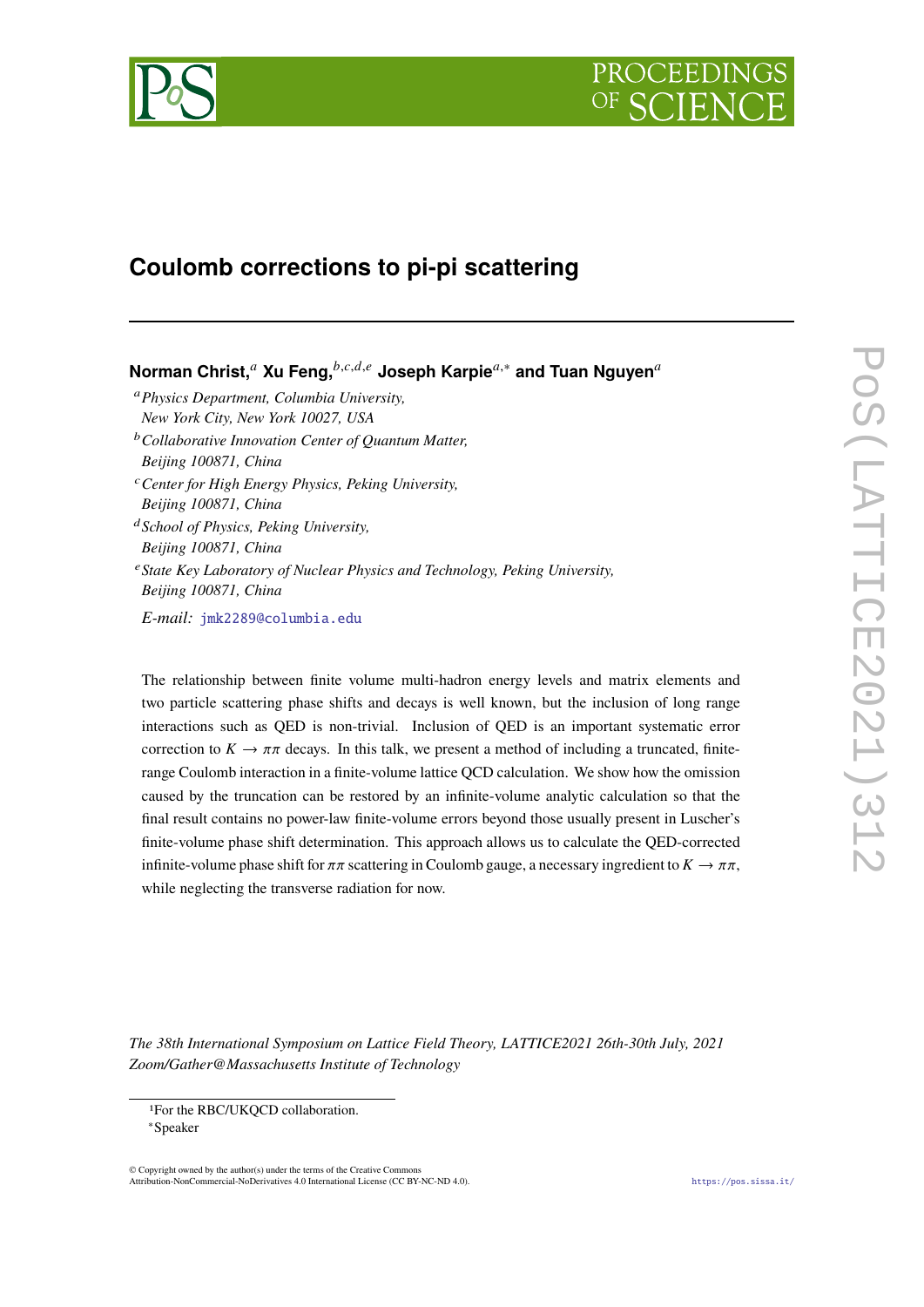#### **1. Introduction**

Neutral Kaon decay into pions is fundamental to the understanding of  $\overline{CP}$  violation from the Weak interaction. In  $K_L \rightarrow \pi \pi$  decays, indirect CP violation is generated by mixing between  $K^0$  and  $\bar{K^0}$  causing a small CP even component to  $K_L$  parameterized by  $\epsilon$ . Direct CP violation, parameterized by  $\epsilon'$ , comes from the leading CP odd component of  $K_L$  and the non-zero phases of the CKM matrix. Experimental measurements have shown that the direct violation parameter is significantly smaller than the indirect parameter with  $\text{Re}(\epsilon'/\epsilon) = 16.6(2.3) \times 10^{-4}$  [\[1,](#page-7-0) [2\]](#page-7-1). Recently, a lattice QCD calculation has been performed to obtain a standard model prediction  $Re(\epsilon'/\epsilon) = 21.7(2.6)(6.2)(5.0) \times 10^{-4}$  [\[3\]](#page-7-2). The reported errors are first the statistical error, second the systematic error, and third the error from neglecting the isospin violating effects of electromagnetism and the light quark mass different  $m_u - m_d$ . Since the ratio Re( $\epsilon'/\epsilon$ ) is so small, it can be sensitive to new physics and a precision standard model estimation is of great interest.

The largest individual source of error in the standard model calculation is the neglect of isospin breaking effects. Typically, such effects are of  $O(1\%)$ , but in the calculation of  $\epsilon'$ , they are exacerbated by the  $\Delta I = 1/2$  rule. With perfect isospin,  $\epsilon'$  is given by

$$
\epsilon' = \frac{ie^{\delta_2 - \delta_0}}{\sqrt{2}} \frac{\text{Re}A_2}{\text{Re}A_0} \left( \frac{\text{Im}A_2}{\text{Re}A_2} - \frac{\text{Im}A_0}{\text{Re}A_0} \right)
$$
(1)

where  $A_{0,2}$  are the decay amplitudes for  $K^0$  to go into  $I = 0, 2 \pi \pi$  states and  $\delta_{0,2}$  are the  $I = 0, 2$  $\pi\pi$  scattering phase shifts. The  $\Delta I = 1/2$  rule is that  $A_2$  is suppressed, relative to  $A_0$ , by a factor of 22. The  $O(1\%)$  mixing of the isospin states at  $O(\alpha_{EM})$  or  $O(m_u - m_d)$ , will be amplified to a  $O(20\%)$  correction when propagated to the calculation of  $\text{Re}(\epsilon'/\epsilon)$ . Chiral perturbation theory has been used [\[4](#page-7-3)[–9\]](#page-8-0) to study the size of the electromagnetic effects, but since the corrections are so large, a direct ab initio lattice QCD calculation is desirable. How to handle this calculation has been studied before in [\[10,](#page-8-1) [11\]](#page-8-2).

There exist a number of complications which must be understood before embarking on a full lattice QCD calculation of the isospin breaking contributions to  $\epsilon'$ . The first which we will attempt to handle is caused by numerical lattice QCD's necessary finite volume. The calculation of  $K \to \pi \pi$  decays utilizes the methods of Lüscher [\[12\]](#page-8-3) to relate finite volume multi-particle energy states to infinite volume scattering phase shifts and Lellouch-Lüscher [\[13\]](#page-8-4) to relate finite volume correlation functions to infinite volume decay amplitudes. These methods require the assumption that the interactions are exponential localized which is violated by the long distance electromagnetic interactions. How to avoid this complication will be the subject of this talk. A secondary complication is that with isospin symmetry the two  $\pi\pi$  final states are independent. With isospin breaking effects included, determining the final scattering state is a coupled twochannel problem which complicates the Lellouch-Lüscher approach. Finally, there will exist well IR singularities from near-degenerate final states of (the desired)  $\pi\pi$  states and those with two pions and any number of soft photons. These expand the previously mentioned difficulty to not just include  $I = 0$  and  $I = 2 \pi \pi$  state mixing, but also more complicated three particle channels.

Before considering the complicated full problem of  $K^0$  decays, we will focus on the first problem of including electromagnetic effects into the standard finite volume techniques. We begin with considering  $\pi^+\pi^+$  scattering, which lacks the isospin mixing multichannel state, and study how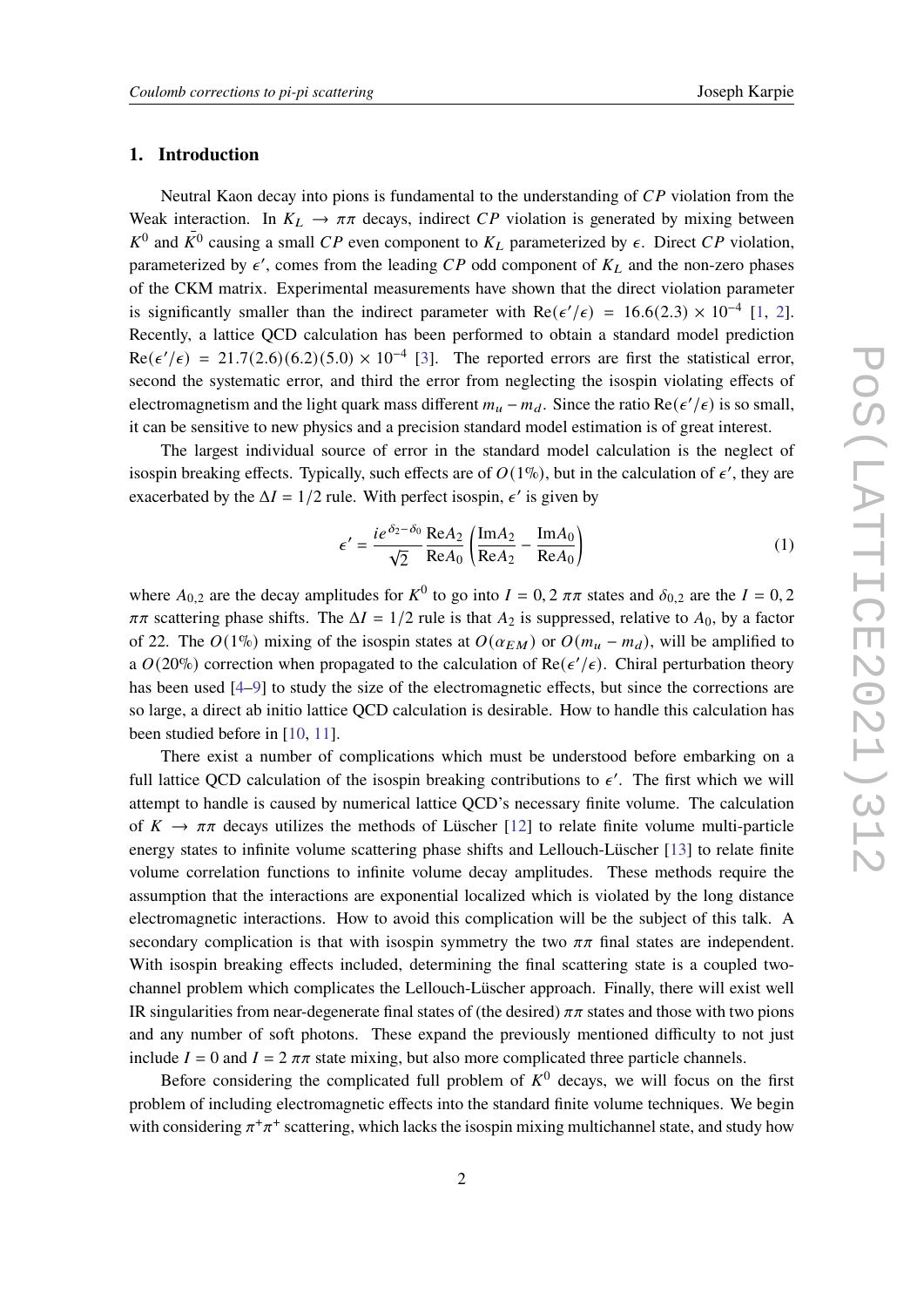to make QED compatible with Lüscher's approach. This process is done by dividing the problem into more manageable parts. First, we select to work with QED in the Coulomb gauge. Since within a lattice QCD calculation, it is natural to fix the frame into the Kaon's rest frame, the choice of a non-covariant gauge will not introduce later difficulties. The advantage of the Coulomb gauge is electromagnetic interactions are separated into an instantaneous Coulomb interaction and transverse photon radiation. Both of these pieces can be handled independently in a lattice QCD calculation. In this talk, we will neglect the transverse radiation piece.

The remaining Coulomb interaction will be truncated into two regions. The short distance region will be such that Lüscher's finite volume approach will be perfectly justified. The long distance region will be such that it can be analyzed analytically in infinite volume outside a lattice QCD calculation. A similar division could be performed for the transverse radiation. Photons above a certain energy will be allowed into the finite volume lattice QCD calculation, while those below said energy will be handled in infinite volume with the standard Bloch-Nordsiek methods. It should be noted that this is an alternative approach to including QED into phase shift calculations from lattice QCD than was presented in [\[14,](#page-8-5) [15\]](#page-8-6). They use the conventional  $QED<sub>L</sub>$  approach, which modifies the Coulomb interaction to be periodic in a finite volume. This is done by introducing new power law finite volume errors which must be corrected for. Only the leading  $1/L$  corrections are universal and higher powers must be removed by studying the volume dependence. The truncated Coulomb approach will introduce errors in the lattice QCD calculation based on the truncation radius, but these should be corrected by the long distance analytical calculation.

The Coulomb interaction will be dividing into the two pieces

$$
V_{\rm TC} = \frac{1}{2} \int d^3 r d^3 r' \rho(\vec{r}) \frac{\theta(R - |\vec{r} - \vec{r}'|)}{4\pi |\vec{r} - \vec{r}'|} \rho(\vec{r}')
$$
(2)

$$
V_{\overline{\text{TC}}} = \frac{1}{2} \int d^3r d^3r' \rho(\vec{r}) \frac{\theta(|\vec{r} - \vec{r}'| - R)}{4\pi |\vec{r} - \vec{r}'|} \rho(\vec{r}'). \tag{3}
$$

 $V_{\text{TC}}$  is the truncated Coulomb potential which governs the interactions with separations  $|\vec{r} - \vec{r}'| < R$ and will be discussed in Sec. [2.](#page-2-0)  $V_{\overline{TC}}$  is the complement of the truncated Coulomb potential with governs interactions with separations  $|\vec{r} - \vec{r}'| > R$  and will be discussed in Sec. [3](#page-4-0)

#### <span id="page-2-0"></span>**2. Numerical Treatment for Short Distance**

The short distance Coulomb interaction  $V_{TC}$  clearly can satisfy the conditions for the standard Lúscher finite volume quantization condition. In that framework, the interactions' strengthes must be exponentially suppressed at distances comparable to the volume, or more specifically half the volume, for there to be no power law finite volume corrections to the derived phase shift [\[12\]](#page-8-3). Given  $R < L/2$ , this condition is naturally satisfied, even if R is close to  $L/2$ , though a numerical study is necessary to demonstrate how well that limit holds.

As in calculations with  $QED<sub>L</sub>$ ,  $V<sub>TC</sub>$  can be added perturbatively or non-perturbatively. With a non-perturbative insertion, the quantization condition can be applied as prescribed by Lüscher [\[12\]](#page-8-3).

$$
\delta_0(p) + \phi(q) = n\pi , \qquad (4)
$$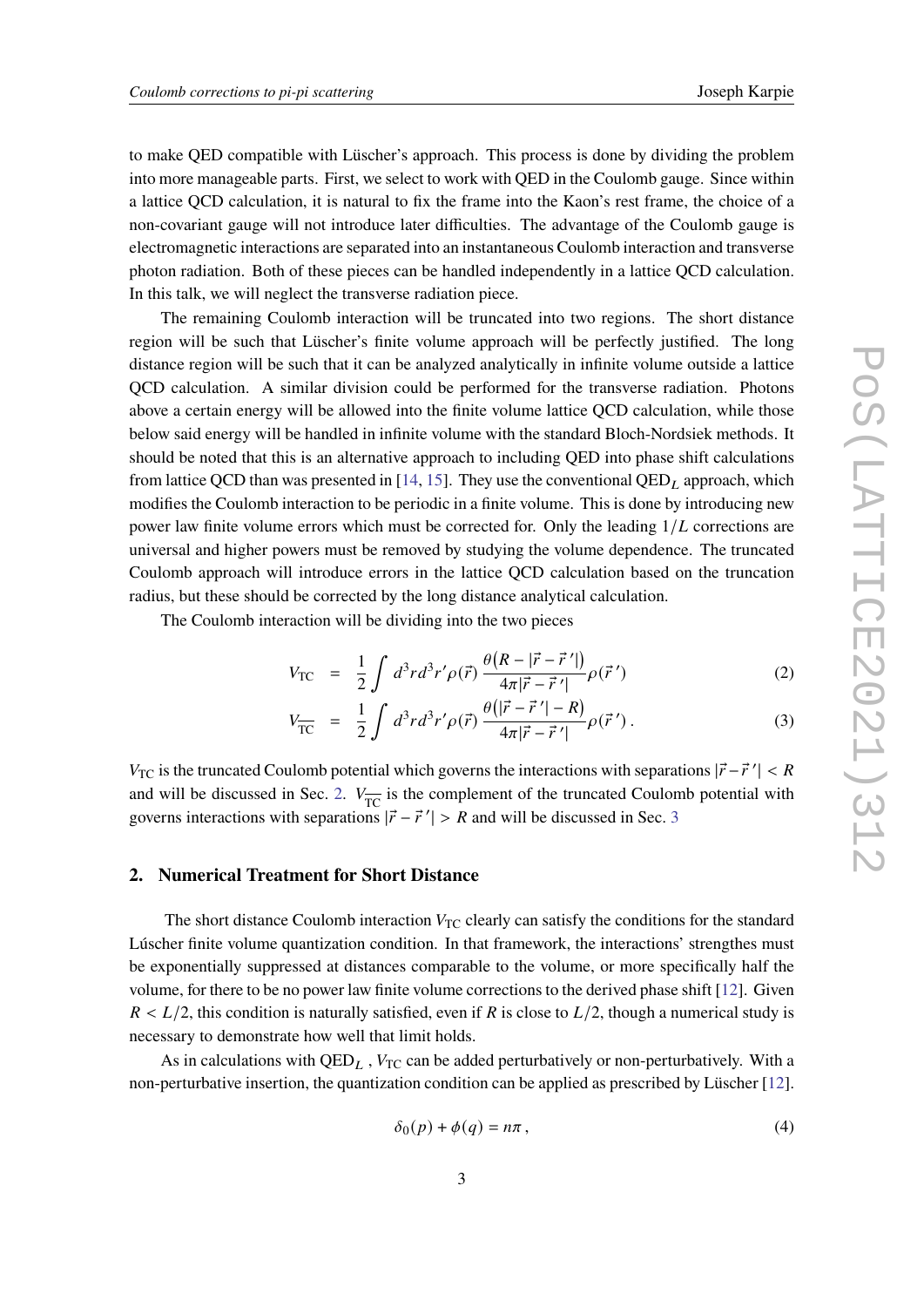where the pion's momentum is  $p = \sqrt{(E/2)^2 - m^2}$  for a given two particle energy E in a periodic finite volume of size L and  $q = \frac{Lp}{2\pi}$  $\frac{L_p}{2\pi}$ . The phase  $\phi$  is defined by

$$
\tan \phi(q) = -\frac{\pi^{3/2}q}{Z_{00}(1,q)}\tag{5}
$$

where  $Z_{00}$  is the Lüscher Zeta function. This quantization condition will give the  $l = 0$  phase shift up to exponential finite volume corrections and power law corrections for ignoring contributions from  $l = 4$  and higher states. The latter corrections could in principle be determined.

One could also implement  $V_{TC}$  in perturbation theory. In this case would would calculate the energy shifts for the perturbative expansion  $E = E^{(0)} + \alpha E^{(1)} + \dots$ . The first order correction can be determined from a lattice QCD calculation in a periodic finite volume of size  $L$ . Given a suitable 2 pion interpolating field  $O_{\pi\pi}(t)$ , the ground state energy shift would be given by the ratio of correlation functions

<span id="page-3-1"></span>
$$
E^{(1)} = \frac{\langle O_{\pi\pi}(t_f) \frac{1}{2} \int d^3 r_1 d^3 r_2 \rho(r_2, t_V) V_{\text{TC}}(|r_1 - r_1|_L) \rho(r_1, t_V) O_{\pi\pi}(t_i) \rangle}{\langle O_{\pi\pi}(t_f) O_{\pi\pi}(t_i) \rangle} \tag{6}
$$

if the time separations  $t_f - t_V$  and  $t_V - t_i$  are sufficiently large that excited states are suppressed.  $\rho(r, t)$  is an appropriate charge density operator and the argument of  $V_{TC}$  is meant to be the shortest periodic distance between  $r_1$  and  $r_2$ ,

$$
|r_1 - r_1|_L = \left\{ \sum_{i=1}^3 \left( \min\left[ |(r_2)_i - (r_1)_i|, L - |(r_2)_i - (r_1)_i| \right] \right)^2 \right\}^{1/2}.
$$
 (7)

If one wishes to determine the energy shift for the lowest excited state, then the time dependences of the same ratio must be studied, using standard techniques in lattice QCD. After obtaining the energy shifts, one can perform the same perturbative expansion of the phase shift,  $\delta_0 = \delta_0^{(0)}$  $\alpha \delta_0^{(1)} + \alpha \delta_0^{(1)} + \ldots$ By isolating the  $O(\alpha)$  terms, one can arrive at the first order correction to the phase shift

<span id="page-3-0"></span>
$$
\delta_0^{(1)}(p^{(0)}) = -\left\{ \frac{d\delta_0(p)}{dp} + \frac{d\phi(q)}{dq} \frac{L}{2\pi} \right\}_{p=p^{(0)}} \frac{E^{(0)}}{4p^{(0)}} E^{(1)} ,\qquad (8)
$$

given  $p^{(0)} = \sqrt{(E^{(0)}/2)^2 - m^2}$ . Through Eq. [\(8\)](#page-3-0) and similar derivations for higher orders, one can obtain the phase shift from QCD and the truncated Coulomb interaction order by order.

A final consideration is the renormalization of the pion's mass from the Coulomb interaction. One wants the pion mass in the  $O(\alpha)$  calculation to have the same physical value as in the chargeless  $O(\alpha^0)$  case. First, one must find the single pion energy shift caused by the Coulomb interaction in identical fashion to Eq. [\(6\)](#page-3-1), but with a single pion interpolating field. Then, one determines the quark mass shift  $\alpha m^{(1)}$  which compensates for the Coulomb interaction in order to keep the physical pion mass the same. A scalar quark bilinear interaction with coefficient  $\alpha m^{(1)}$  can then be added to the  $V_{TC}$  operator in Eq. [\(6\)](#page-3-1). It is the resulting energy shift from this modified interaction which will be used in Eq. [\(8\)](#page-3-0) to determine the perturbative change in the phase shift, while keeping the physical pion masses fixed.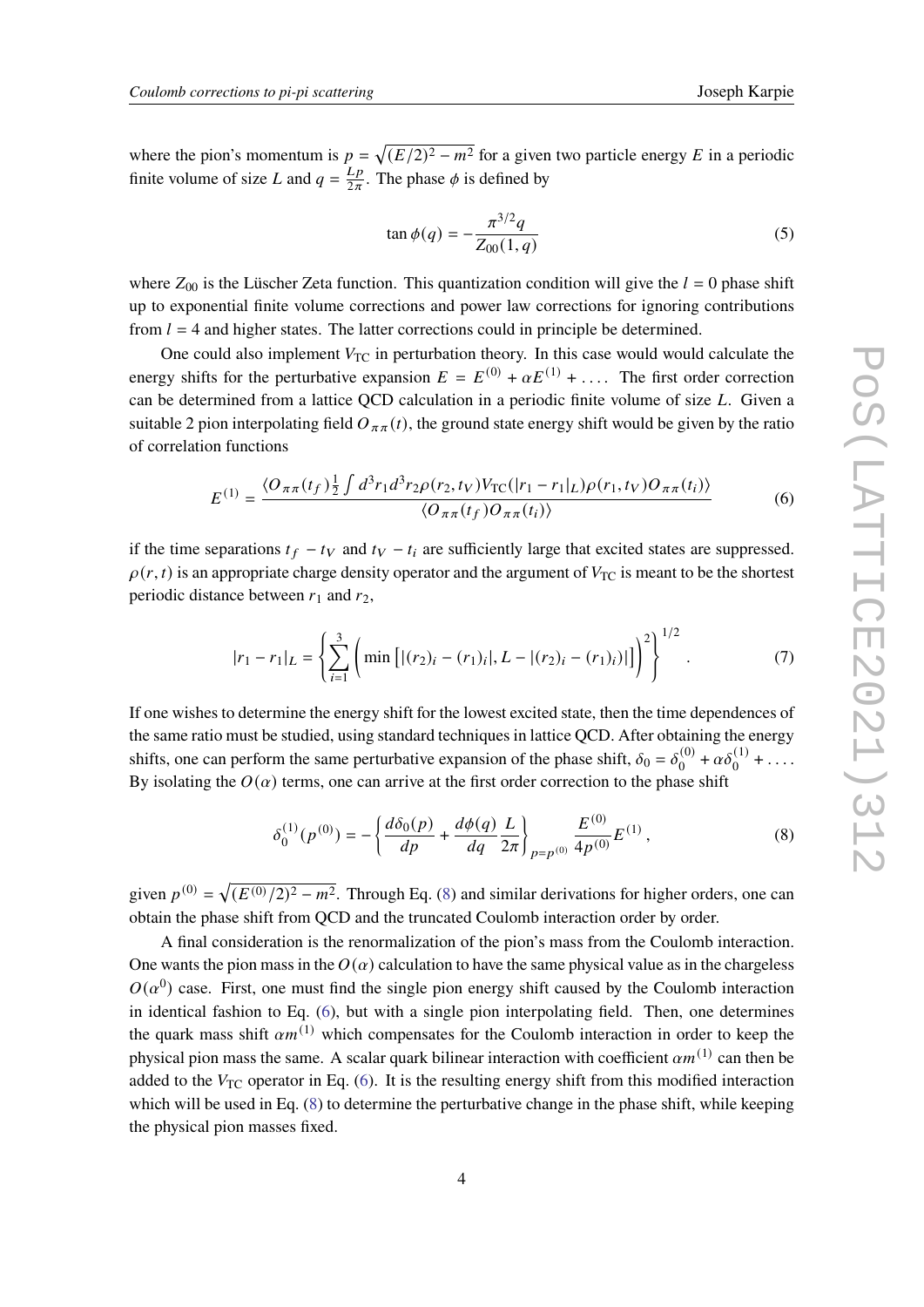#### <span id="page-4-0"></span>**3. Analytic Treatment for Long Distance**

The long distance nature of the Coulomb interaction is a significant difficulty for implementations in a finite volume. The corrections to the phase shift from purely the long distance portion of the Coulomb interaction, given by  $V_{\overline{TC}}$ , can be calculated analytically in an infinite volume and approximating the pions as having a purely local interaction such as a  $(\phi^{\dagger} \phi)^2$  theory. This correction can be determined in terms of the phase shift  $\delta_l$  without QED interactions and the electromagnetic form factor of the pion. The correction are calculable up to terms which are exponentially suppressed in  $R$  as long as the energy is below the four pion threshold.

The analytic calculation begins with a relativistic Lippman-Schwinger equation, with the scattering amplitude given by a series of products of a four pion, two particular irreducible, scattering kernels joined by intermediate pairs of pion propagators. This series is shown diagramatically in Fig. [1.](#page-5-0) The four pion scattering kernel will be assumed to be at all order in the  $(\phi^{\dagger} \phi)^2$  interaction. If the scale R is significantly longer than the relevant QCD distance scale, such as  $\Lambda_{\text{QCD}}^{-1}$ , then we can assume that the results of this analytic calculation can be interpreted universally. The on shell center-of-mass scattering amplitude  $M_l(E)$  is defined by

$$
iM_l(E)\delta_{l'l}\delta_{m'm} = \frac{1}{4\pi} \int \int d\Omega_{\hat{p}'} d\Omega_{\hat{p}} Y^*_{l'm'}(\hat{p}')M((\vec{p}',\omega_p),(-\vec{p}',\omega_p),(\vec{p},\omega_p),(-\vec{p},\omega_p))Y_{lm}(\hat{p}).
$$
\n(9)

where  $\vec{p}$  and  $\vec{p}'$  are 3-momenta of magnitude p whose directions are integrated,  $\omega_p$  are the related pion energies, and for on shell momenta  $M(p_4, p_3, p_2, p_1)$  is the obtained from the connected time-ordered product

$$
\prod_{i=1}^{4} \left\{ \frac{p_i^2 + m^2}{i} \right\} \prod_{i=1}^{4} \int \left\{ \int d^4 x_i \right\} e^{i(-p_4 x_4 - p_3 x_3 + p_2 x_2 + p_1 x_1)} \langle \phi(x_4) \phi(x_3) \phi^\dagger(x_2) \phi^\dagger(x_1) \rangle_{\text{conn}} = (2\pi)^4 \delta^4 (p_4 + p_3 - p_2 - p_1) M(p_4, p_3, p_2, p_1).
$$
 (10)

When below the four pion threshold, using unitarity, the scattering amplitude defines the phase shifts as

$$
M_l(E) = 32\pi \frac{\omega_p}{p} \frac{e^{2i\delta_l} - 1}{2i} \,. \tag{11}
$$

When calculating this amplitude, it will prove beneficial to actually determine the Euclidean space analogue and then analytically continue it into Minkowski space. The validity of this analytic continuation is discussed in full detail in [\[16\]](#page-8-7).

There are three classes of diagrams of how the  $V_{\overline{TC}}$  interaction can be included at first order in perturbation theory, shown in Fig. [2.](#page-5-1) The first case  $(a)$  is a self energy diagram in one of the pion propagators connected the 2 particle irreducible kernels. The second and third cases  $(b)$  and  $(c)$  are when the interaction occurs within the 2 particle irreducible kernel. The interaction occurs between electromagnetic currents at positions  $(z_1, t)$  and  $(z_2, t)$  which can be shown graphically with a wavy "photon" line in this new  $O(\alpha)$  kernel. If cutting this line separates the new kernel into two distinct parts, then it is of type  $(c)$ , otherwise of type  $(b)$ . It is only diagrams of type  $(c)$ , where the Coulomb interaction is between two well separated pions, which are not exponentially suppressed in  $R$  when the energy is below the four pion threshold. In the other two types of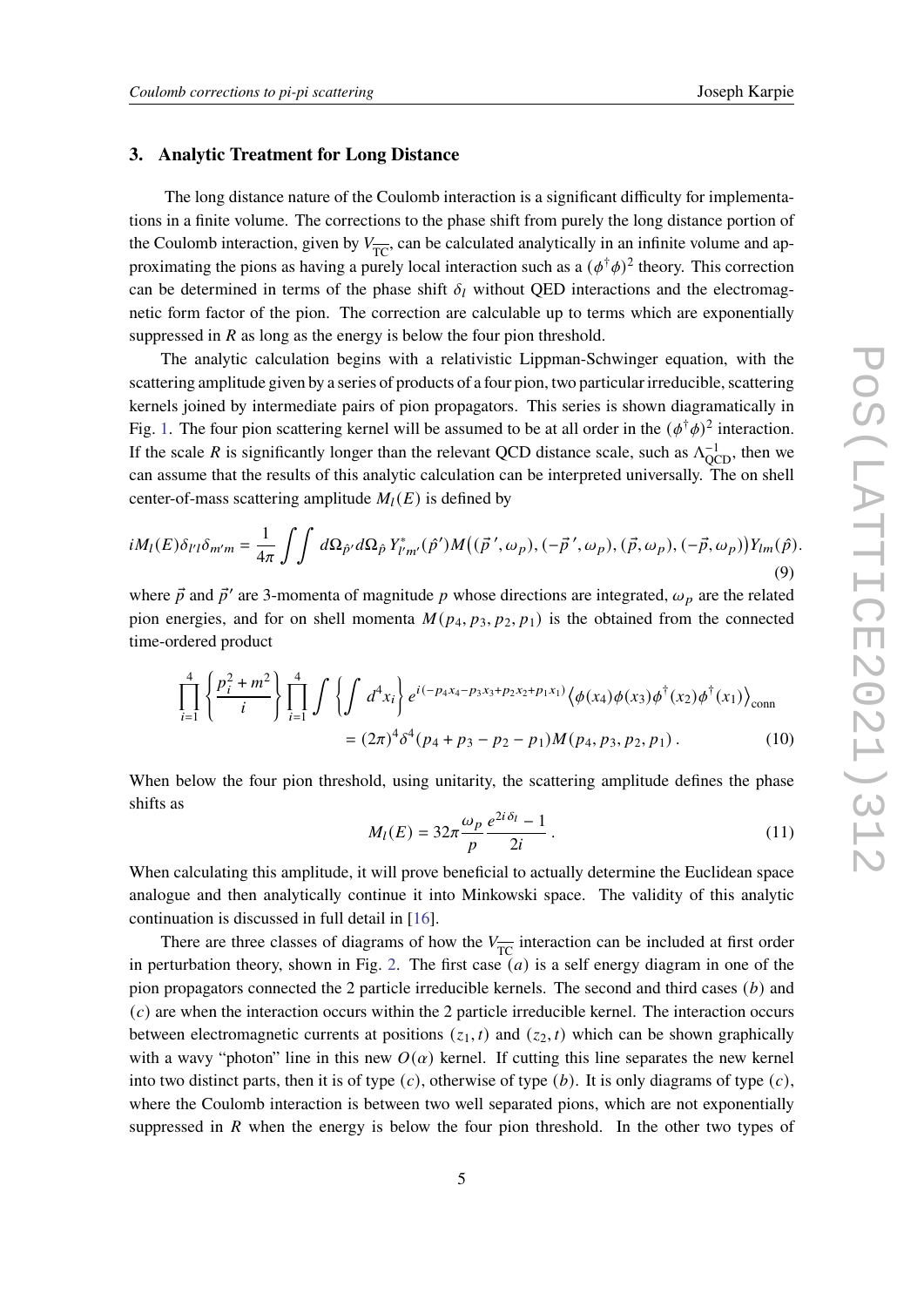<span id="page-5-0"></span>

<span id="page-5-1"></span>lines with a lightly shaded bubble. Figure 1: A diagram describing the Lippman-Schwinger equation. The scattering amplitude M in terms of products of a 2-particle irreducible kernel  $K$  multiplying by pairs of dressed pion propagators, shown by the quation. The scattering amplitude  $M$  in terms of



 $\mathbf{P}_{\text{TC}}$  because the self energy correction for one of the dressed pion propagators. Diagram (b) is a modified Diagram (a) is the self energy correction for one of the dressed pion propagators. Diagram (b) is a modif **Figure 2:** The possible subdiagrams demonstrating how  $V_{\overline{TC}}$  can be included into the series shown in Fig. [1.](#page-5-0) two-particle irreducible kernel which cannot be broken into two pieces by removing the  $V_{\overline{IC}}$  interaction's<br>whaten line. Diagram (c) is a madified turn particle interactivity learned which are hadren into two pieces when the photon line is cut. It is called the exchange diagram and is the only class of diagrams which can photon line. Diagram  $(c)$  is a modified two-particle irreducible kernel which can be broken into two pieces have power law corrections in  $R^{-1}$ .

diagrams, at least two pions must travel the long space-like distance  $R$ , which in Euclidean space is clearly exponentially suppressed [\[16\]](#page-8-7).

The final set of diagrams  $(c)$ , called the exchange diagrams, can lead to power law corrections in  $R^{-1}$  which we wish to determine. As shown in Fig. [3,](#page-6-0) there exist 4 scenarios of how  $V_{\overline{TC}}$  can be included into these types of diagrams. Though these diagrams generally contain the off shell scattering vertex and electromagnetic form factors, the long distance nature of  $V_{\overline{TC}}$  restricts them to be the on shell quantities. These could in principle by calculated in a separate lattice QCD calculation or determined from either experiment or phenomenology.

The contribution to  $M_l$  to first order in  $V_{\overline{TC}}$ , for all four exchange diagrams, can be written as

<span id="page-5-2"></span>
$$
M_{\overline{TC},l} = \frac{1}{2l+1} \sum_{m=-l}^{l} \int \int d^4k' d^4k \, \Psi_{lm}^{\text{out}}(k',P)^* K_{\overline{TC}}(k',k,P) \Psi_{lm}^{\text{in}}(k,P). \tag{12}
$$

where the momentum space scattering kernel for the  $V_{\overline{TC}}$  interaction, after removing the momentum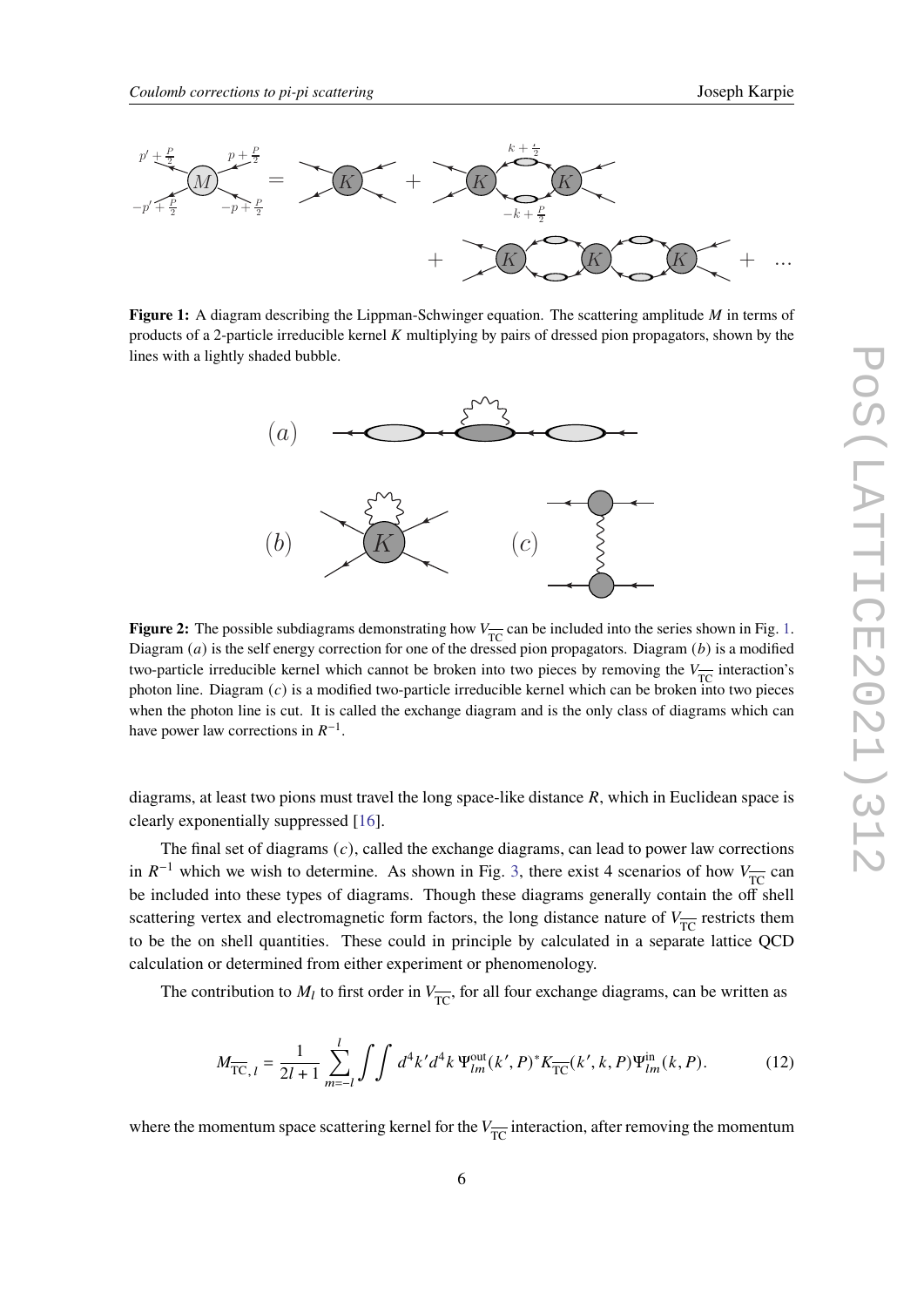<span id="page-6-0"></span>

**Figure 3:** The four classes of exchange diagrams depending on when the  $V_{\overline{TC}}$  interaction occurs within the Lippman-Schwinger series. Evaluating all these diagrams is necessary to determining the correction to the phase shift from the long distance part of the Coulomb interaction.

conserving delta function, is given by

$$
K_{\overline{TC}}(k',k,P) = -2 \iint d^4 y_2 d^4 y_1 \int d^3 z \iint d^4 x_2 d^4 x_1 e^{-i(k' + \frac{P}{2})y_2} e^{-i(-k' + \frac{P}{2})y_1}
$$
(13)  

$$
\left\langle \phi(y_2)\rho(\frac{z}{2})\phi^{\dagger}(x_2) \right\rangle_{\text{1PI}} V_{\overline{TC}}(z) \left\langle \phi(y_1)\rho(-\frac{z}{2})\phi^{\dagger}(x_1) \right\rangle_{\text{1PI}} e^{+i(k+\frac{P}{2})x_2} e^{i(-k+\frac{P}{2})x_1}.
$$

 $\sum_{i=1}^{n}$ and the wave function is decomposed between its non-interacting plane wave component,  $\psi_{lm}^0$ , and those in which the pions have scattered off each other,  $\psi_{lm}^{\text{in/out}}$ ,

$$
\Psi_{lm}^{\text{in/out}}(k, P) = \psi_{lm}^0(k, P) + \psi_{lm}^{\text{in/out}}(k, P) \,. \tag{14}
$$

The four possibilities of which component wavefunction is used for  $\Psi_{lm}^{\text{in/out}}$  which are shown in Fig. [3.](#page-6-0)

The full analytical evaluation of Eq. [\(12\)](#page-5-2) is given in [\[16\]](#page-8-7). Here we summarize the important final result of the  $O(\alpha)$  correction to the phase shift from the  $V_{\overline{TC}}$  interaction as

$$
\delta_{l}^{\overline{\text{TC}}} = \frac{p}{32\pi\omega_{p}} M_{\overline{\text{TC}},l} e^{-2\delta_{l}}
$$
\n
$$
= -p\omega_{p} \int_{0}^{\infty} w^{2} dw \left\{ \int \int d^{3}r_{2} d^{3}r_{1} \overline{\rho}(r_{2}) V_{\overline{\text{TC}}} (\vec{w} - \vec{r}_{2} + \vec{r}_{1}) \overline{\rho}(r_{1}) \right\}
$$
\n
$$
\left[ \cos \delta_{l} j_{l}(p w) + \sin(\delta_{l}) n_{l}(p w) \right]^{2} e^{-\mu w}, \qquad (16)
$$

where  $j_l$  and  $n_l$  are the spherical Bessel functions and  $\bar{\rho}(r)$  is the Fourier transform of the electromagnetic form factor  $F(q^2)$ . The factor exp( $-\mu w$ ) serves to regulate the logarithmic singularity in the Coulomb interaction with a screening mass  $\mu$ . This singularity is the same as that which appears in the exact solutions of the Schrödinger and Dirac equations for the Coulomb potential and is caused by the long distance nature of the Coulomb interaction. This logarithmic contribution is a occurs for all partial waves in the same amount and will cancel in physical quantities such as  $\eta_{+}$ which is needed for CP violation in neutral kaon decays.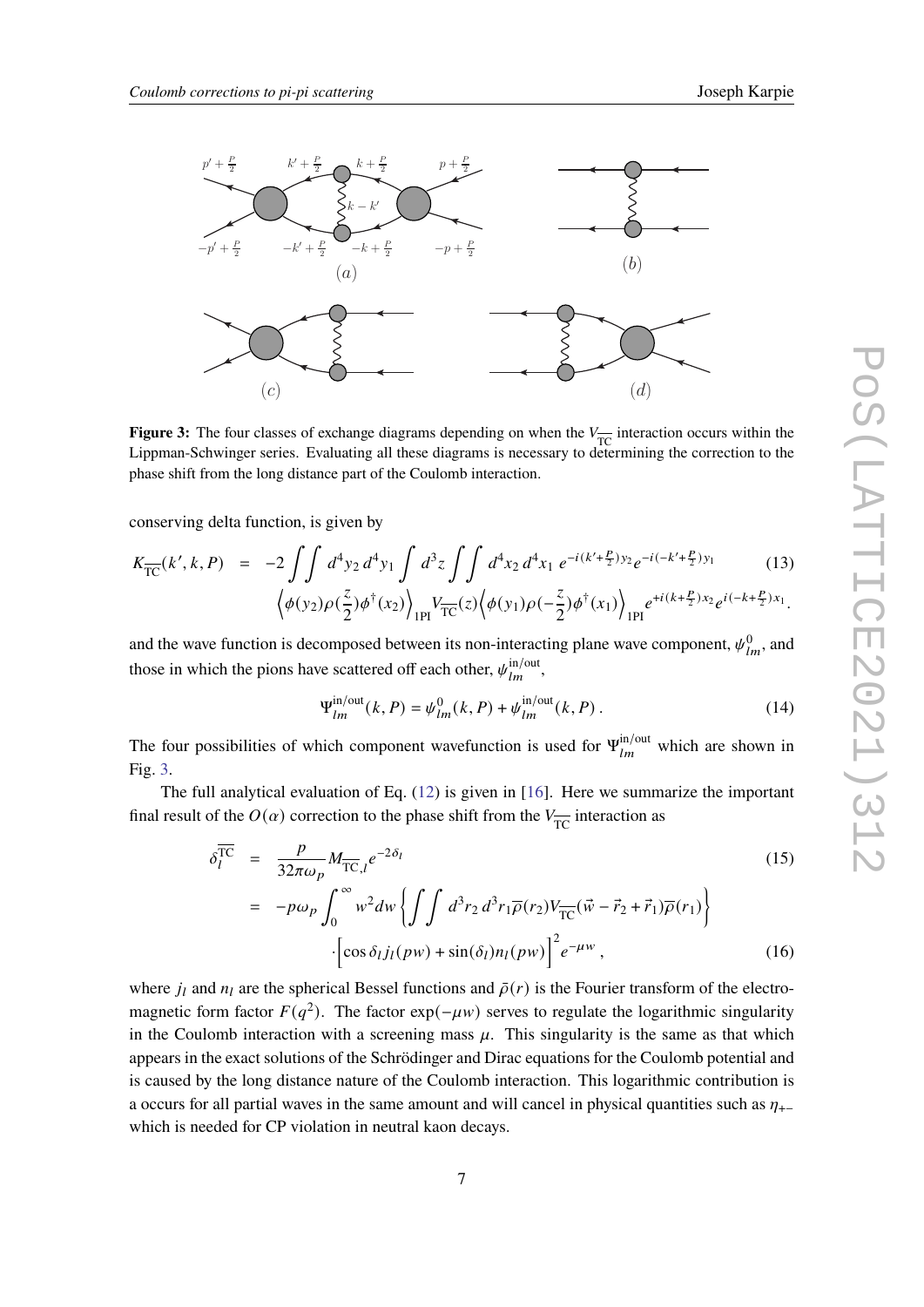### **4. Conclusion**

Before working to calculate the isospin breaking corrections to the direct CP violation parameter  $\epsilon'$ , we have proposed a method to determine a piece of the isospin breaking contributions to  $\pi^+\pi^+$ scattering, specifically the Coulomb potential. With QED in the Coulomb gauge, this problem is a well defined and separable piece of the full electromagnetic corrections to the scattering. A similar method will be necessary to find the Coulomb potential corrections to  $K \to \pi \pi$  decays.

In this method, the Coulomb interaction is broken into two distinct pieces, short distance and long distance. The short distance interaction, which occurs between charge operators separated by less than a scale R that must be smaller than  $L/2$ , can be added directly into a standard lattice QCD calculation of the phase shift and Lüscher quantization performed either non-perturbatively or the quantization condition can be expanded in perturbation theory. The long distance interaction can be analyzed in infinite volume analytically and the correction added to the result from Lüscher quantization.

This long range correction can be determined up to certain limits. First,  $R$  must be sufficiently large that the pions' interactions can be treated in a local  $(\phi^{\dagger} \phi)^2$  theory. Second, the energy of the two pion system must remain under the four pion threshold. Within these limits, the correction to the phase shift can be determined up to terms exponentially suppressed in  $R$ . This feature, along with the exponentially suppressed finite volume corrections in Lüscher quantization aside from those power law corrections from typically neglected  $l \geq 4$  contributions, means the QED corrected phase shift could be calculated to high accuracy.

There are two important steps moving forward before we can obtain the isospin breaking corrections to  $\epsilon'$ . First, the Coulomb interaction described here must be extended to the two channel system of  $\pi^+\pi^-$  and  $\pi^0\pi^0$  and to the  $K \to \pi\pi$  decay amplitudes. Second, the transverse radiation, which was ignored, is required for the fully relativistic QED implementation to be correct. This piece is complicated by the effects of intermediate states with photons and the infrared divergences.

## **References**

- <span id="page-7-0"></span>[1] J. R. Batley *et al.* (NA48), Phys. Lett. **B544**[, 97 \(2002\),](https://doi.org/10.1016/S0370-2693(02)02476-0) [arXiv:hep-ex/0208009 \[hep-ex\]](https://arxiv.org/abs/hep-ex/0208009) .
- <span id="page-7-1"></span>[2] E. Abouzaid *et al.*, Phys. Rev. D **83**[, 092001 \(2011\).](https://doi.org/10.1103/PhysRevD.83.092001)
- <span id="page-7-2"></span>[3] R. Abbott *et al.* (RBC, UKQCD), Phys. Rev. D **102**[, 054509 \(2020\),](https://doi.org/10.1103/PhysRevD.102.054509) [arXiv:2004.09440 \[hep](https://arxiv.org/abs/2004.09440)[lat\]](https://arxiv.org/abs/2004.09440) .
- <span id="page-7-3"></span>[4] V. Cirigliano, J. F. Donoghue, and E. Golowich, Phys. Rev. **D61**[, 093001 \(2000\),](https://doi.org/10.1103/PhysRevD.63.059903, 10.1103/PhysRevD.61.093001) [Erratum: Phys. Rev.D63,059903(2001)], [arXiv:hep-ph/9907341 \[hep-ph\]](https://arxiv.org/abs/hep-ph/9907341) .
- [5] V. Cirigliano, J. F. Donoghue, and E. Golowich, Phys. Rev. **D61**[, 093002 \(2000\),](https://doi.org/10.1103/PhysRevD.61.093002) [arXiv:hep](https://arxiv.org/abs/hep-ph/9909473)[ph/9909473 \[hep-ph\]](https://arxiv.org/abs/hep-ph/9909473) .
- [6] V. Cirigliano, J. F. Donoghue, and E. Golowich, [Eur. Phys. J.](https://doi.org/10.1007/s100520000530) **C18**, 83 (2000), [arXiv:hep](https://arxiv.org/abs/hep-ph/0008290)[ph/0008290 \[hep-ph\]](https://arxiv.org/abs/hep-ph/0008290) .